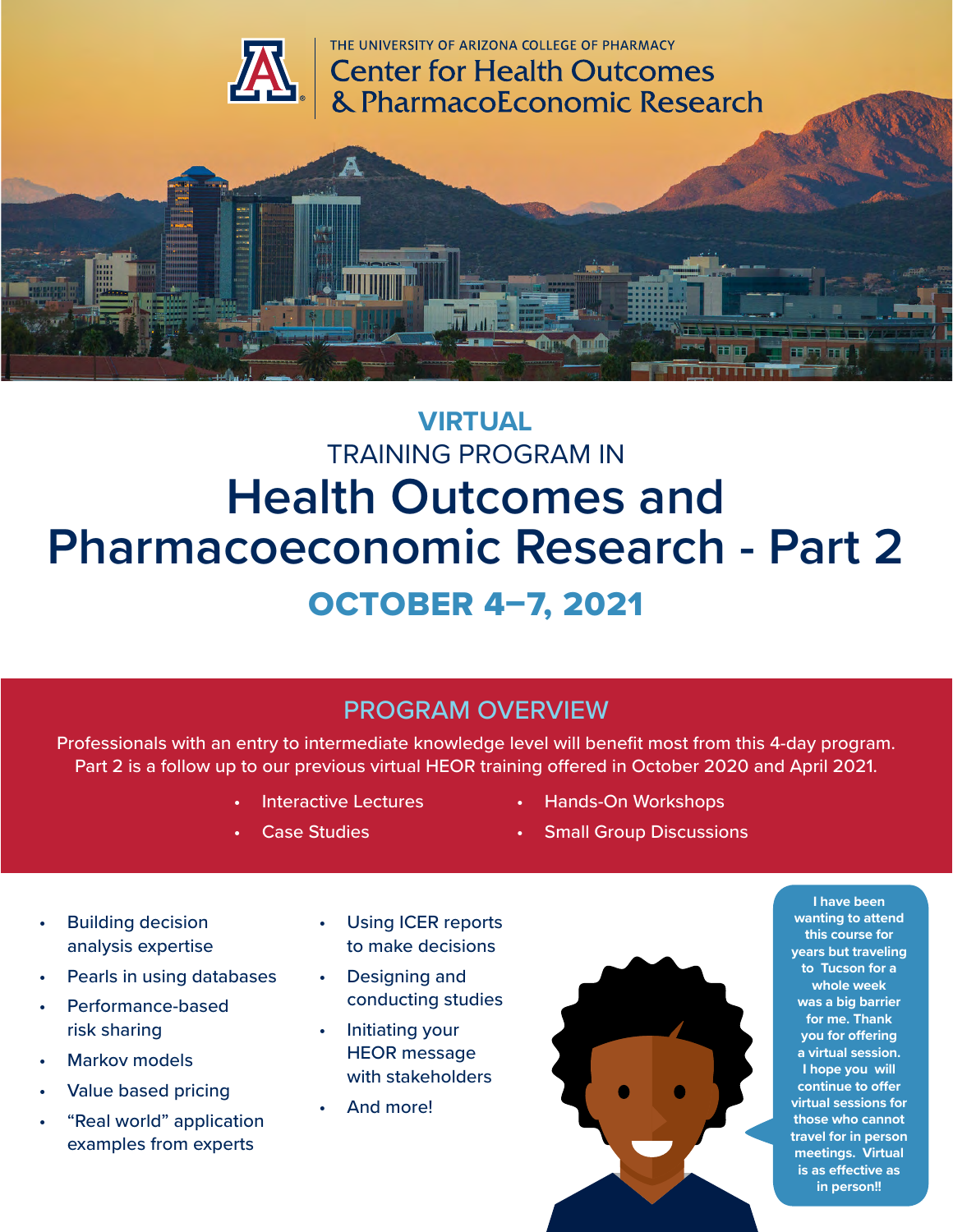## HEOR TRAINING PROGRAM AGENDA

## *October 4 – 7, 2021*

# DAILY TOPICS

### **Monday, October 4** • **9:00am-2:15pm** *(Pacific Time)*

#### **Pre-test**

#### **Getting up to speed: A review of key HEOR concepts**

• Review key concepts using a polling challenge

#### **Building expertise in decision analysis: Excel workshop**

- Build a decision tree using Excel
- Compare three treatment strategies and incorporate QALYs
- Develop and interpret sensitivity and cost-effectiveness acceptability curve graphs

#### **Using databases: Pearls from the real world**

- Discuss the characteristics of a "good" database
- Describe the limitations of database studies
- Select appropriate data sources for various case studies

#### **Performance-based risk sharing agreements**

- Describe key characteristics of performance-based risk-sharing (PBRS) agreements
- Identify good practice recommendations issued by the International Society for Pharmacoeconomics and Outcomes Research (ISPOR) PBRS Task Force
- List benefits, challenges, and potential barriers for PBRS agreements

### **Tuesday, October 5** • **9:00am-2:15pm** *(Pacific Time)*

#### **Option 1: Markov models: A subset of decision analysis**

- Differentiate between decision trees and Markov models
- Identify disease conditions where a Markov analysis is preferred to a decision tree
- Build a Markov model using Excel software

#### **Option 2: Patient-reported outcomes (PROs): Insights from a regulatory perspective**

- Discuss PRO endpoint development, use in clinical trials, analytics, and interpretation of results from an FDA viewpoint
- Describe regulatory interaction with results, and the role of FDA in the PRO approval process
- Complete the PHQ-9 tool and discuss the label claim process for a real-world product approval

#### **Value based pricing 2.0**

- Describe pricing strategies and alternative payment models considered for managing high cost pharmaceuticals
- Identify issues around value assessment
- Discuss issues of thresholds for cost-effectiveness and the effect on pricing and reimbursement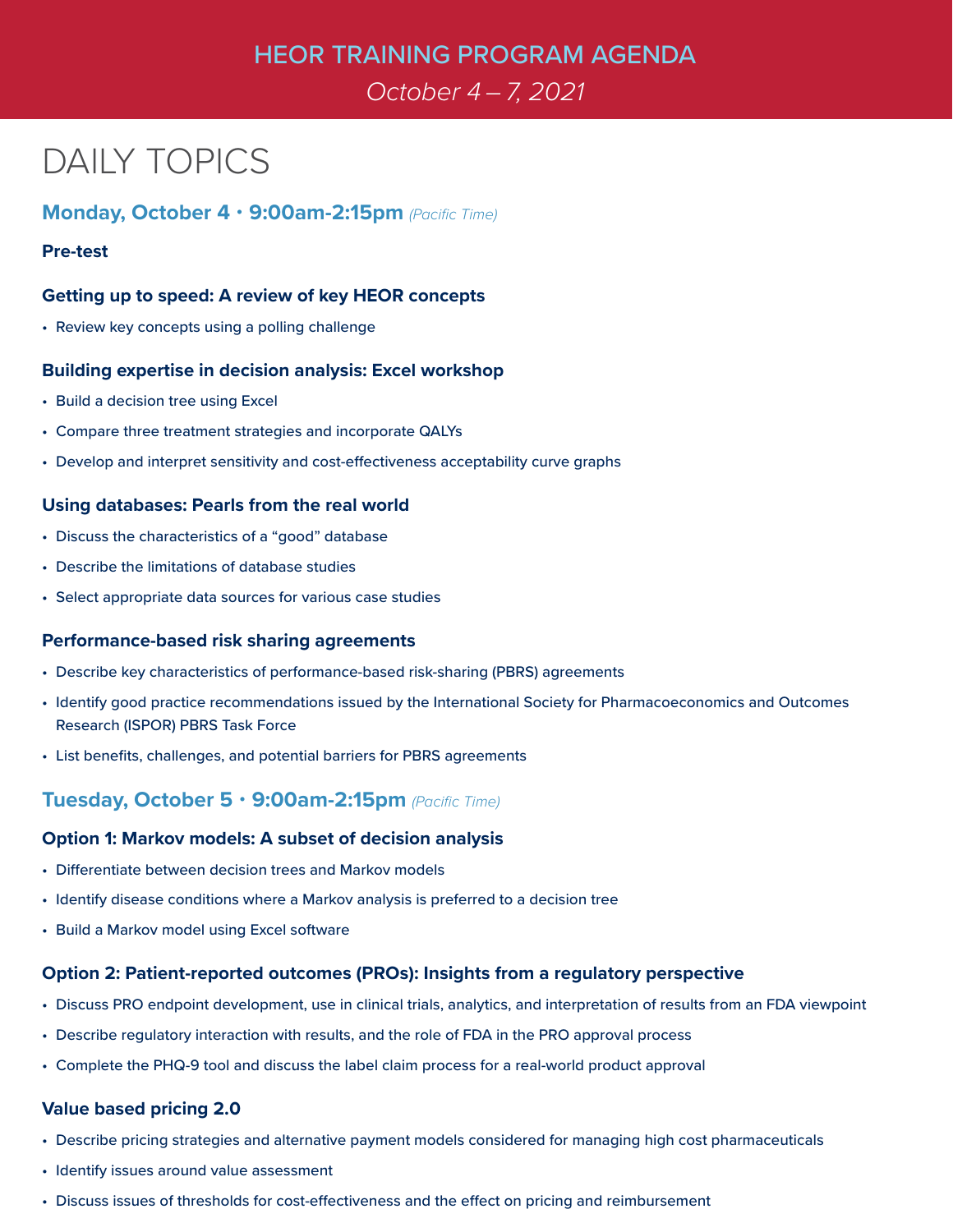#### **Panel discussion: "Real-world" application of HEOR data**

• Describe use and limitations of pharmacoeconomic data in real-world decision making

#### **Deriving utilities: Where do they come from?**

• Describe methods to measure utility such as the Time Trade Off and Standard Gamble

#### **Wednesday, October 6** • **9:00am-2:15pm** *(Pacific Time)*

#### **Managed care workshop: Using ICER reports for decision making**

- Evaluate pharmacoeconomic data from an ICER report to make formulary recommendations
- Identify health economics and outcomes data that are needed for decision making

#### **How to initiate your HEOR message with key stakeholders**

- Describe evidence-based techniques and models that translate to effective communication with healthcare audiences
- Develop an introduction statement to communicate HEOR messages with potential stakeholders

#### **Designing and conducting HEOR studies**

- Identify the steps in planning a pharmacoeconomic study
- Analyze a pharmacoeconomic problem and choose key elements for inclusion in a pharmacoeconomic evaluation

#### **Replicating study findings**

- Review a pharmacoeconomic study to identify key elements lending support to the conclusions
- Replicate the study findings in a decision tree

### **Thursday, October 7** • **9:00am-12:45pm** *(Pacific Time)*

#### **Designing and conducting HEOR studies: Group work/presentations**

- Present pharmacoeconomic studies and discuss with faculty and participants the project, considerations, methodologies utilized, participants the project, considerations, and methodologies utilized
- Review strengths and weaknesses of study designs

#### **Next steps: Moving forward to implement what you've learned**

• Identify strategies for incorporating HEOR tools into your work environment

#### **Post-test and review**

This was the best course I have ever taken. I learned so much and recommend this to all interested in learning about HEOR.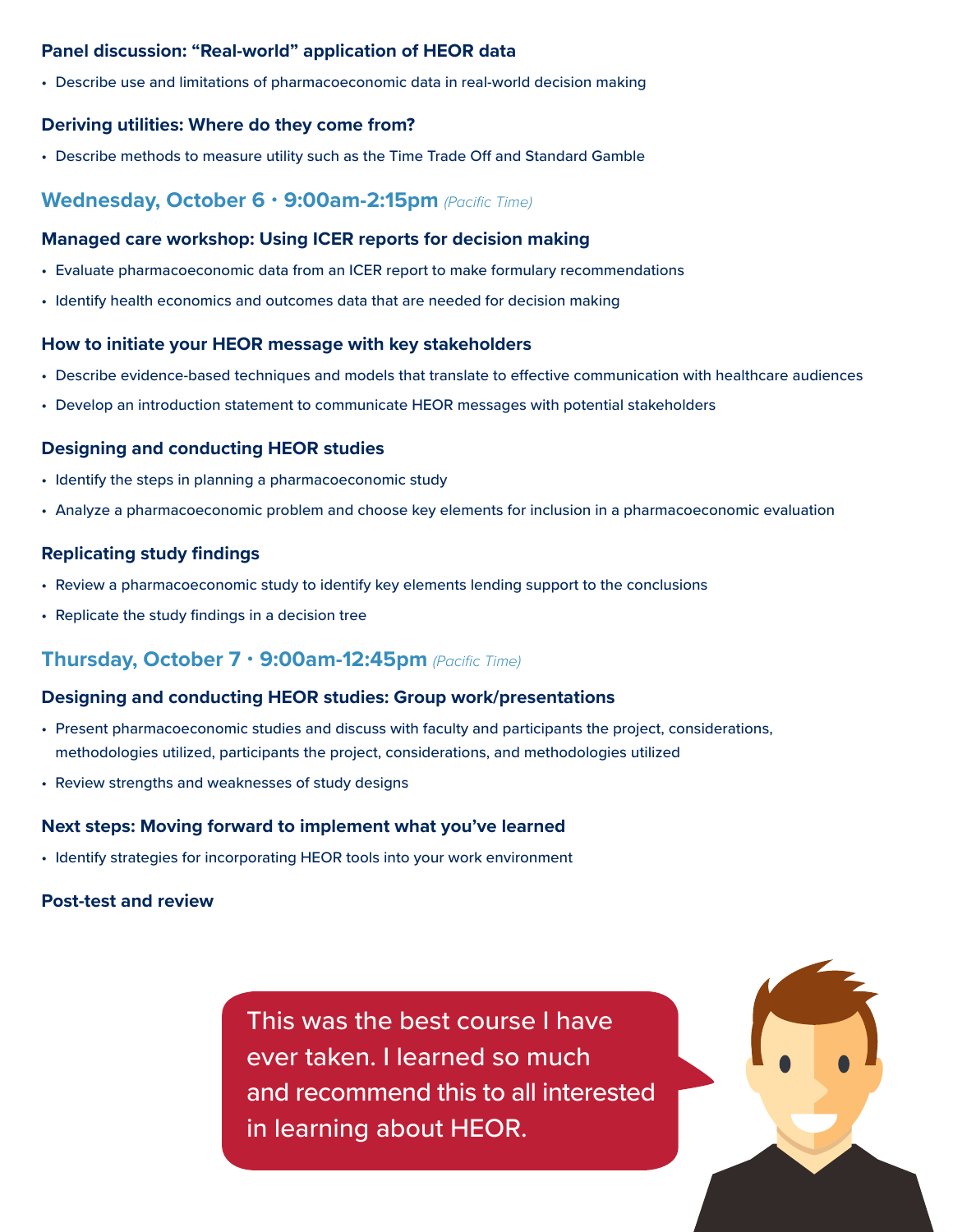## COLLEGE OF PHARMACY TRAINING PROGRAM FACULTY

**Jacob Abarca, PharmD, MS** *Senior Clinical Pharmacist*  **IngenioRx** 

**Edward Armstrong, PharmD** *Professor Emeritus*  University of Arizona College of Pharmacy

**Rhys Axon, MPharm, MS, PhD** *Assistant Professor* University of Arizona College of Pharmacy

**Joe Carella, MBA** *Executive Director, Eller Executive Education* University of Arizona

**Brian Erstad, PharmD, MCCM, FASHP, FCCP, BCPS** *Professor & Department Head*  University of Arizona College of Pharmacy

**Libby Floden, PhD, MPH** *Director, Quantitative Sciences* Clinical Outcomes Solutions

**Amy Grizzle, PharmD** *Associate Director*  Center for Health Outcomes and PharmacoEconomic Research

**Tom Hughes, BSPharm, PhD** *Principal* Strategic Evidence

**Jason Hurwitz, PhD** *Assistant Director* Center for Health Outcomes and PharmacoEconomic Research

**Daniel Malone, PhD, FAMCP** *Professor* University of Utah College of Pharmacy

*Professor Emeritus* University of Arizona College of Pharmacy

**Emily Richards, PharmD** *Medication Use Specialist* Banner Health

**Marcus Sredzinski, PharmD** *Executive Vice President, PBM Services & Health Informatics* MedImpact/ScriptSave

**Nicholas Tobey, MSOD** *Senior Director, Eller Executive Education* University of Arizona

# PHARMACY CONTINUING EDUCATION

The University of Arizona College of Pharmacy partners with Banner Health to provide continuing education for pharmacists.



**I was so impressed with the quality of presenters. Everyone did a tremendous job describing concepts that were easy to understand.**





# **<sup>→</sup> Banner Health**